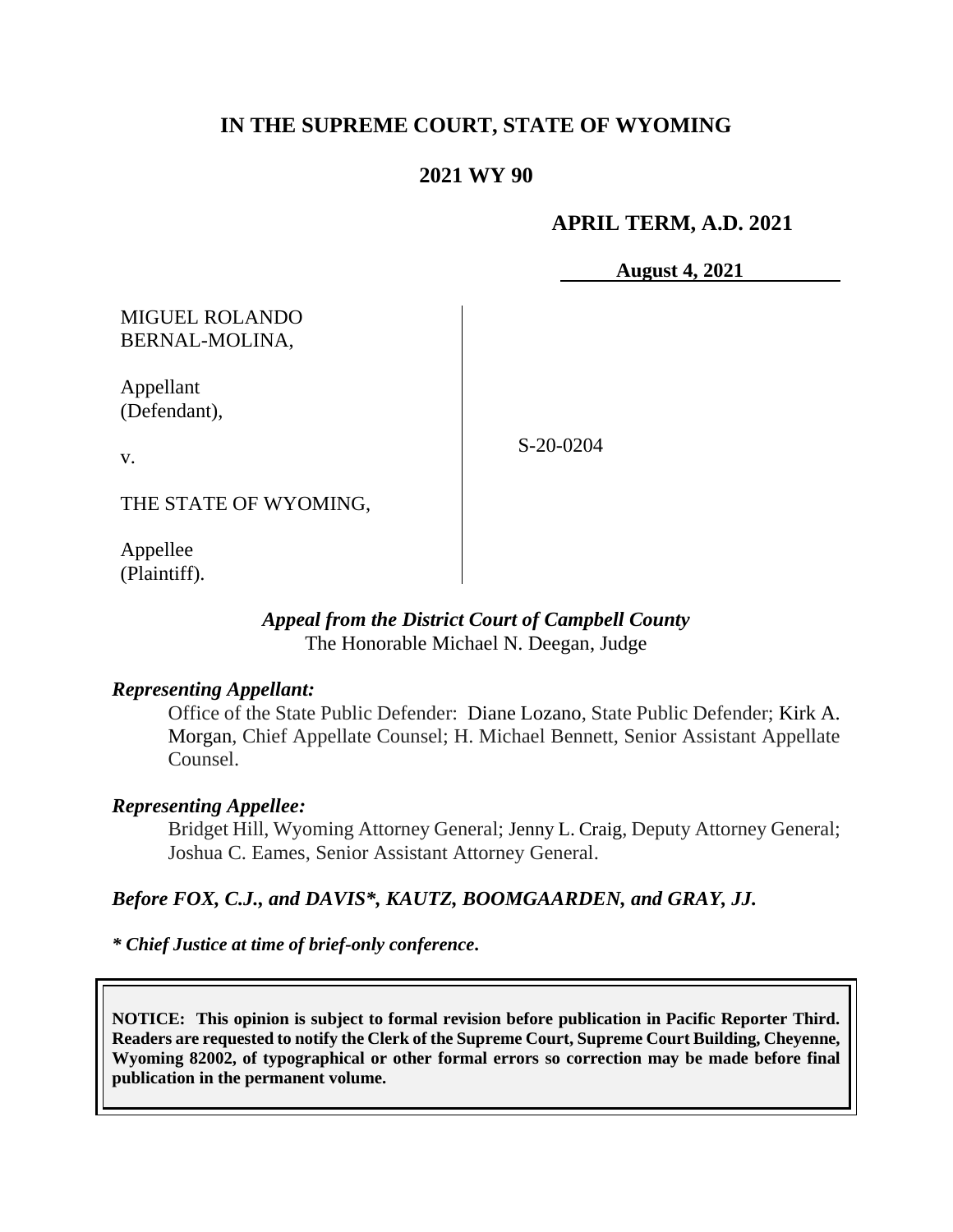### **KAUTZ, Justice.**

[¶1] A jury convicted Miguel Rolando Bernal-Molina of three counts of third-degree sexual abuse of a minor between the ages of 13 and 15 years. Mr. Bernal-Molina claims the district court improperly instructed the jury on his theory of defense that he reasonably believed the victim was at least 16 years old. We affirm.

#### **ISSUES**

[¶2] The broad issue on appeal is: Did the district court abuse its discretion by improperly instructing the jury on Mr. Bernal-Molina's theory of defense? The sub-issues are:

- a. Did the district court err by defining "reasonable belief" for the jury?
- b. Did the district court err by refusing to instruct the jury on the details of Mr. Bernal-Molina's theory of defense?<sup>1</sup>

### **FACTS**

[¶3] On July 4, 2018, fifteen-year-old AS took her three younger siblings outside to watch fireworks in the trailer park where they lived in Gillette, Wyoming. Other children also gathered to watch the fireworks, including Mr. Bernal-Molina's twelve-year-old daughter and ten-year-old son. AS, Mr. Bernal-Molina's daughter, and a third girl used a ladder to climb onto the roof of Mr. Bernal-Molina's trailer for a better view of the fireworks. Mr. Bernal-Molina, who was then 34 years old, helped the girls as they used the ladder.

[¶4] Later, the children decided to play hide and seek. Mr. Bernal-Molina joined them and, as they were discussing the rules of the game, he twice grabbed AS's buttocks. She objected each time. The children separated to begin the game, and Mr. Bernal-Molina accompanied AS and four other children. While the group was walking, Mr. Bernal-Molina stuck his hand down the back of AS's pants and "shoved his hand in-between [her] butt cheeks," touching her anus. He also "forcefully" placed her hand on his penis inside

<sup>&</sup>lt;sup>1</sup> Mr. Bernal-Molina makes a passing argument at the end of his brief that the district court erred by failing to rule on his motion for judgment of acquittal and a new trial. Under Wyoming Rule of Criminal Procedure (W.R.Cr.P.) 29(c), the district court may enter a judgment of acquittal within 10 days after a motion is filed but, if the court does not enter a judgment of acquittal or grant a continuance within the 10-day period, the motion is deemed denied. Except in limited circumstances not applicable here, if a district court fails to rule on a motion for a new trial within 15 days after it is filed, it is deemed denied. W.R.Cr.P. 33(b). Under these rules, Mr. Bernal-Molina's motion for judgment of acquittal and a new trial was deemed denied. He did not specifically appeal the denial, and he does not make an independent argument on appeal that the denial was erroneous.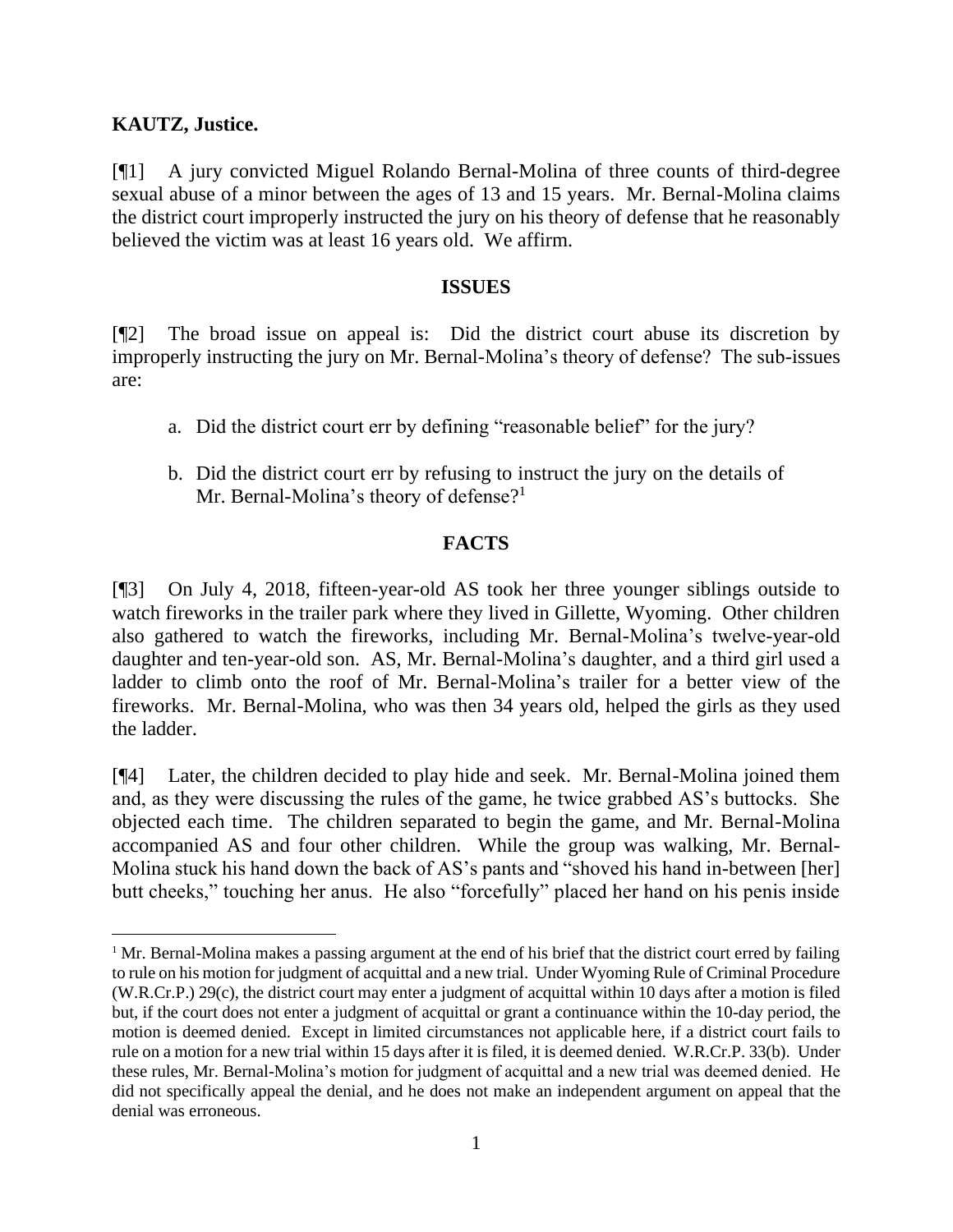his pants. When they were done playing hide and seek, the group walked to a basketball court, and Mr. Bernal-Molina again put his hand down AS's pants and touched her anus. She "got really upset" and went home. AS called 911 to report the incident.

[¶5] Gillette police officers interviewed Mr. Bernal-Molina at the police station, and the interview was recorded. At first, he denied touching AS inappropriately and said the only time he touched her was when he was helping her on and off the ladder to his roof. However, after the officers told him they were going to have AS's clothes tested for his DNA, he admitted he put his hand down her pants and took her hand and placed it in his pants on his penis.

[¶6] The State charged Mr. Bernal-Molina with three counts of third-degree sexual abuse of a minor for having sexual contact with a victim who was 13 through 15 years old. Wyo. Stat. Ann. § 6-2-316(a)(i) (LexisNexis 2021). The case proceeded to a jury trial. Mr. Bernal-Molina defended the charges by claiming he reasonably believed AS was 16 or 17 years old. The jury found him guilty on all three counts, and the district court sentenced him to eight to ten years in prison. Mr. Bernal-Molina appealed.

### **STANDARD OF REVIEW**

[¶7] Mr. Bernal-Molina claims the district court incorrectly instructed the jury on his theory of defense. He does not argue the district court wholly denied him the opportunity to present his theory of defense. Had that been the case, there would have been a due process issue for which "our standard of review would be de novo." *Haire v. State,* 2017 WY 48, ¶ 27, 393 P.3d 1304, 1311 (Wyo. 2017). *See also, Tingey v. State*, 2017 WY 5, ¶ 27, 387 P.3d 1170, 1178 (Wyo. 2017) ("The failure to give an offered instruction on the law related to a theory of defense is a due process issue, which this Court reviews de novo."). Instead, Mr. Bernal-Molina argues the district court erred in crafting the theory of defense instructions.

[¶8] Mr. Bernal-Molina objected to the instructions at trial; consequently, we review the district court's decision for abuse of discretion. *Haire,* ¶ 28, 393 P.3d at 1311 (citing *Gonzalez-Ochoa v. State*, 2014 WY 14, ¶ 18, 317 P.3d 599, 604-05 (Wyo. 2014)). We will not reverse if the instructions correctly stated the law and collectively covered the relevant issues. *Id.* Even if a district court's ruling on an instruction was erroneous, it must be prejudicial to warrant reversal. *Hurley v. State*, 2017 WY 95, ¶ 8, 401 P.3d 827, 830 (Wyo. 2017) (citations and quotation marks omitted). Because the purpose of jury instructions is to provide guidance on the applicable law, prejudice results when the instructions confused or misled the jury. *Id*. *See also*, *Schmuck v. State*, 2017 WY 140, ¶ 45, 406 P.3d 286, 301 (Wyo. 2017) (citing *Hurley*). Resolution of this case also requires us to interpret the relevant statute. Statutory interpretation is a question of law reviewed de novo. *Raczon v. State,* 2021 WY 12, ¶ 8, 497 P.3d 749, 751 (Wyo. 2021) (citing *Herrick v. Jackson Hole*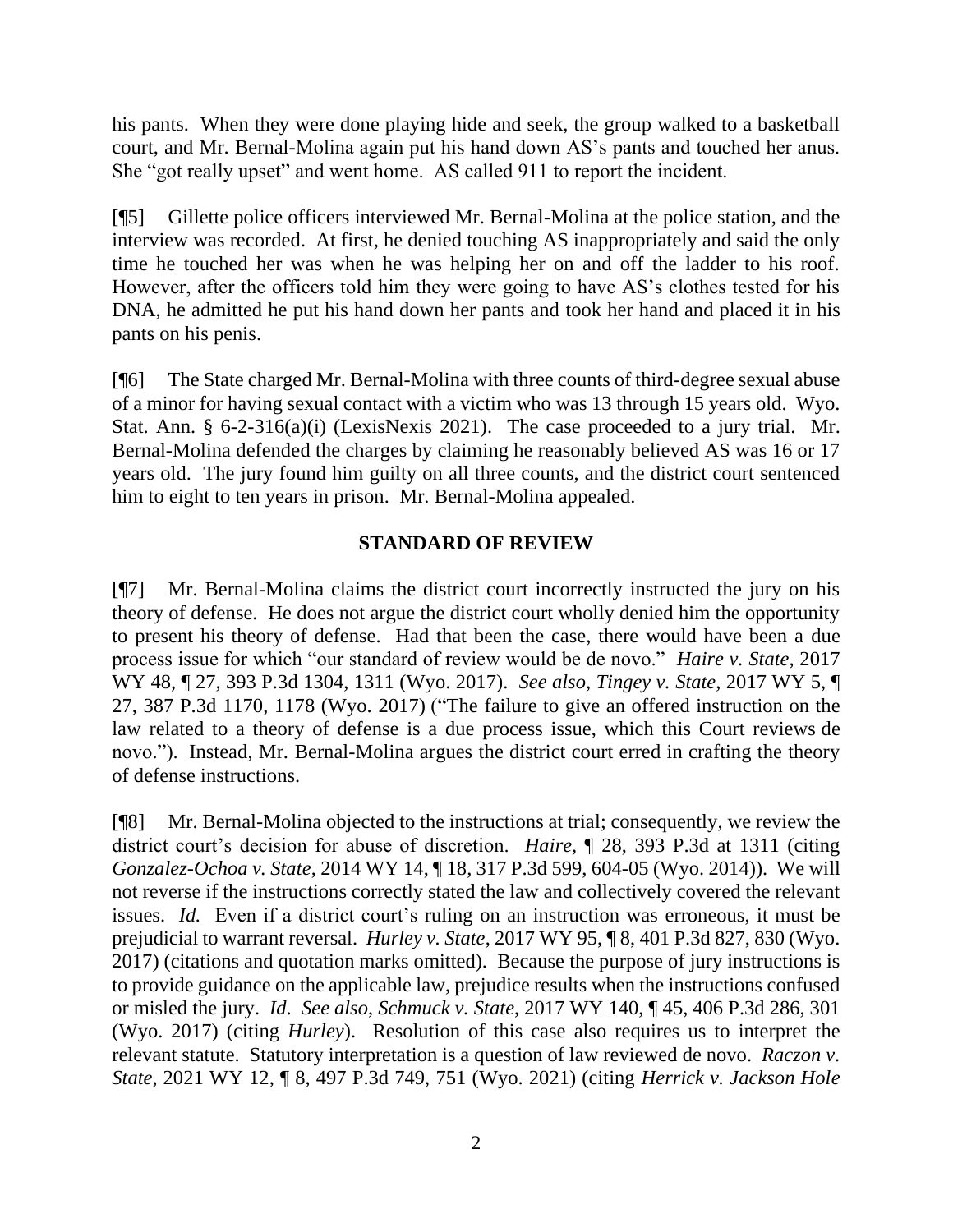*Airport Bd.*, 2019 WY 118, ¶ 17, 452 P.3d 1276, 1281 (Wyo. 2019)) (other citations omitted).

#### **DISCUSSION**

[¶9] Mr. Bernal-Molina was charged with three counts of third-degree sexual abuse of a minor under  $§$  6-2-316(a)(i):

> (a) Except under circumstance constituting sexual abuse of a minor in the first or second degree as defined by W.S. 6- 2-314 and 6-2-315, an actor commits the crime of sexual abuse of a minor in the third degree if:

> (i) Being seventeen (17) years of age or older, the actor engages in sexual contact with a victim who is thirteen (13) through fifteen (15) years of age, and the victim is at least four (4) years younger than the actor[.]

[¶10] Mr. Bernal-Molina's theory of defense was based on Wyo. Stat. Ann. § 6-2-308(a) (LexisNexis 2021), which states in relevant part:

> [I]f criminality of conduct in this article depends on a victim being under sixteen (16) years of age, it is an affirmative defense that the actor reasonably believed that the victim was sixteen (16) years of age or older.

[¶11] The district court instructed the jury on Mr. Bernal-Molina's theory of defense in two instructions – Instruction No. 18 and Instruction No. 22a. In Instruction No. 18, the district court charged the jury:

> If criminality of conduct depends on a victim being under sixteen (16) years of age, it is an affirmative defense that the actor reasonably believed that the alleged victim was sixteen (16) years of age or older.

> Because this is an affirmative defense, the Defendant has the burden of producing evidence to support the proposition that the Defendant reasonably believed the alleged victim was sixteen (16) years of age or older. Once the Defendant has produced evidence that he reasonably believed the alleged victim was 16 years of age or older, the State then has the burden to prove beyond a reasonable doubt that the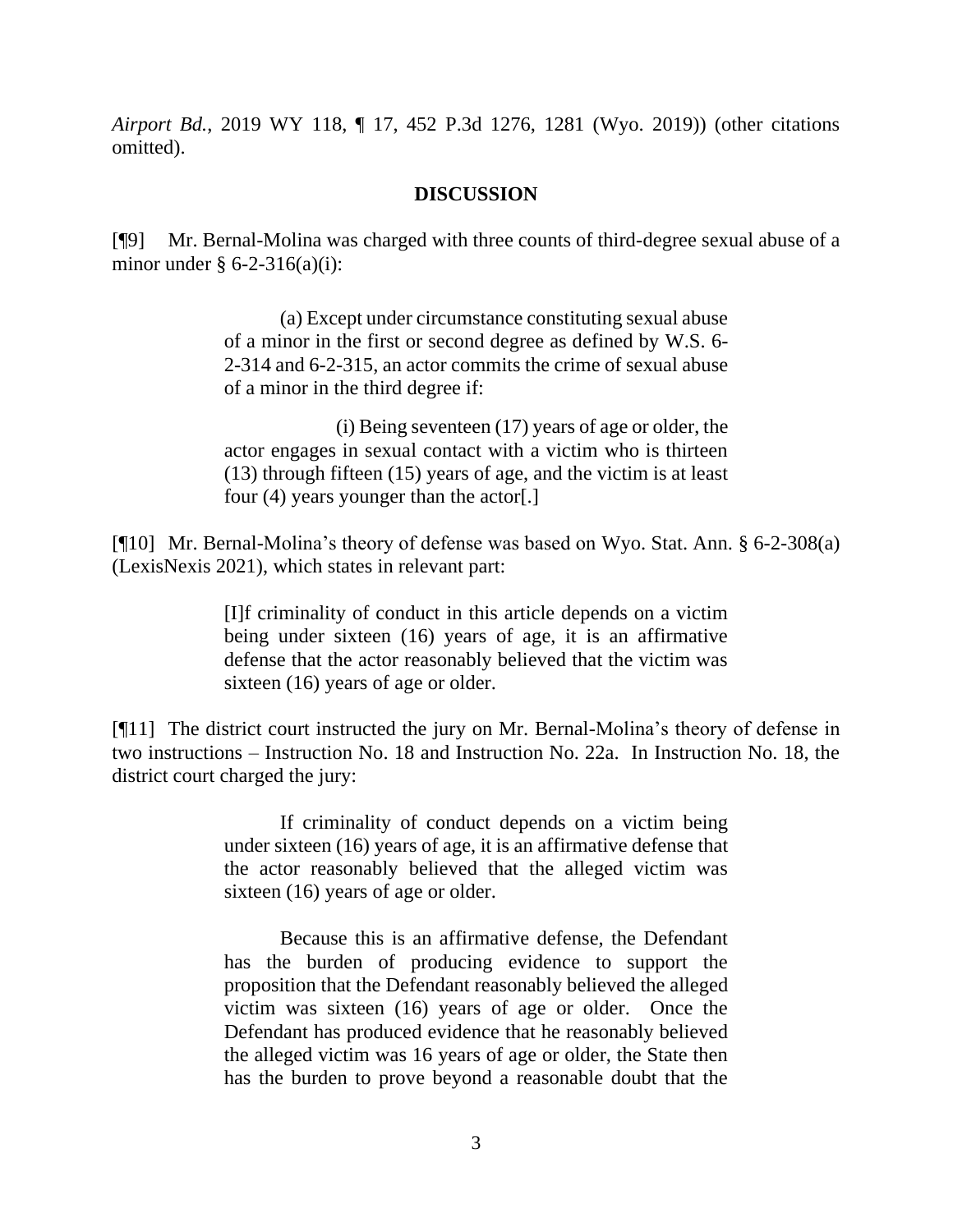Defendant did not reasonably believe the alleged victim was sixteen (16) years of age or older. $<sup>2</sup>$ </sup>

*A reasonable belief is one that would be held by a person of ordinary intelligence under the same or similar circumstances.* 

(Emphasis and footnote added). The district court refused Mr. Bernal-Molina's request to remove the final sentence in Instruction No. 18.

[¶12] Instruction No. 22a was a general statement of Mr. Bernal-Molina's theory of defense:

> Mr. Molina asserts he reasonably believed that [AS] was sixteen (16) or seventeen (17) and, as a result, he cannot be found guilty.

The district court rejected Mr. Bernal-Molina's request to add the following language to Instruction No. 22a:

> The evidence before you is that Mr. Molina described AS as the 16 or 17 year old girl with [the other two girls who climbed on the roof]. The statement along with other direct or circumstantial evidence is what you have before you for your consideration. The State must prove beyond a reasonable doubt that Mr. Molina was not reasonable in his belief that AS was 16 or older.

### **1.** *Instruction No. 18 – Defining "Reasonable Belief" for the Jury*

<sup>2</sup> Instruction No. 18 tasked the jury with determining whether Mr. Bernal-Molina made a prima facie case for his affirmative defense, triggering the State's responsibility to prove beyond a reasonable doubt he could not have reasonably believed AS was 16 years or older. Typically, the district court decides whether the defendant has made a prima facie case of an affirmative defense before it instructs the jury on the defense. *Johns v. State,* 2018 WY 16, ¶ 14, 409 P.3d 1260, 1265 (Wyo. 2018) ("[B]efore the district court was required to instruct the jury that the State had to prove beyond a reasonable doubt that Mr. Johns did not act in self-defense, Mr. Johns was required to make a prima facie showing of [the elements of the affirmative defense]."). *See also,* 75A Am. Jur. 2d *Trial* § 683 (2021) ("As a rule, the trial court must charge the jury on an affirmative defense if the defense is raised by the evidence; however, the trial court is not required to charge the jury on the defense if the charge is not authorized by the evidence. It is a matter of law [for the court] whether a defendant has met the evidentiary minimum entitling him or her to jury instructions on an affirmative defense.") (footnotes omitted). Because Mr. Bernal-Molina does not challenge this aspect of the instruction, we will not consider it further.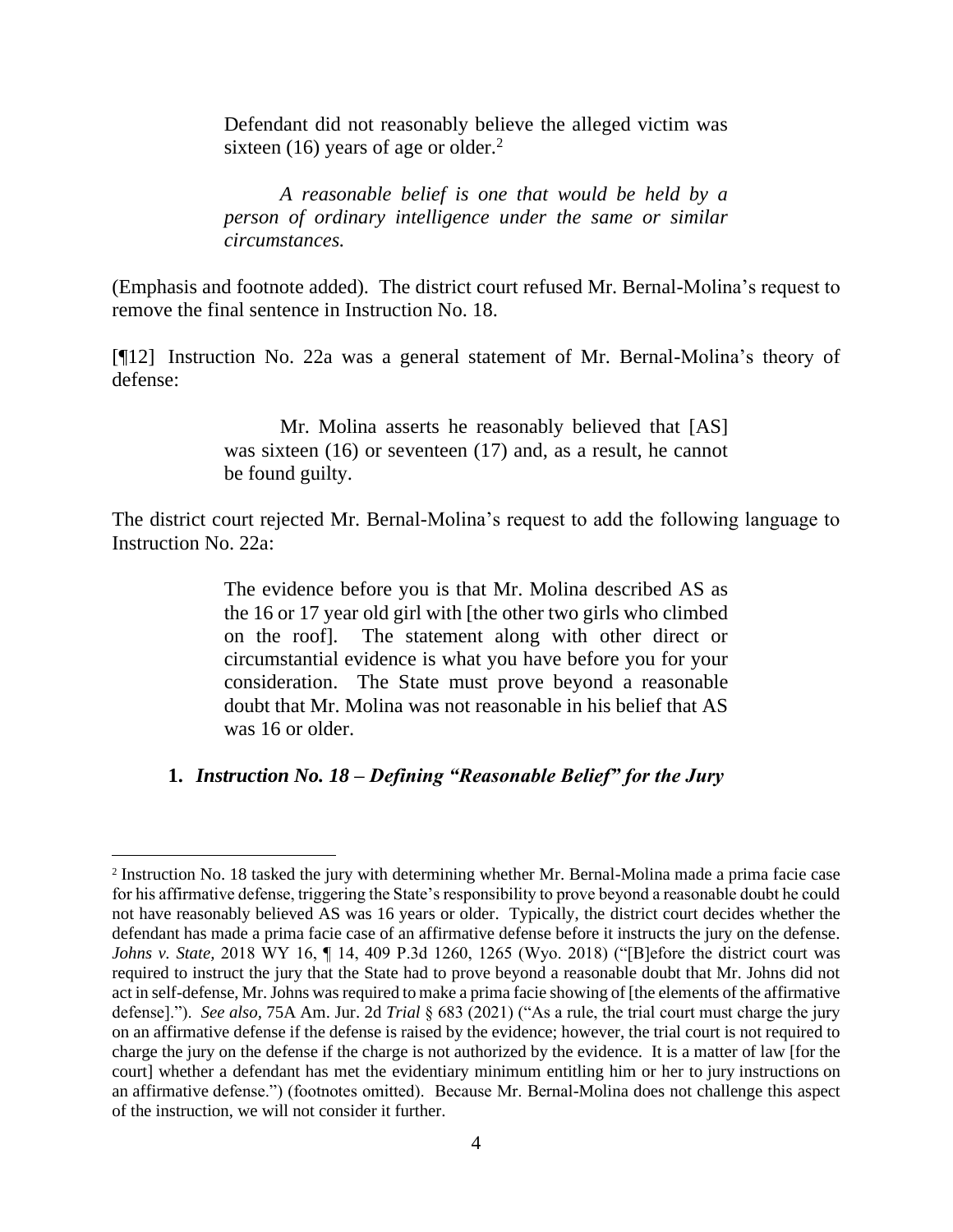[¶13] Mr. Bernal-Molina claims the district court misinterpreted § 6-2-308(a) by instructing the jury on the definition of "reasonable belief" in Instruction No. 18. In interpreting a statute, "'we seek the legislature's intent as reflected in the plain and ordinary meaning of the words used in the statute,'" giving effect to every word, clause, and sentence. *Blevins v. State,* 2017 WY 43, ¶ 27, 393 P.3d 1249, 1256 (Wyo. 2017) (quoting *TW v. State (In the Interest of JB),* 2017 WY 26, ¶ 12, 390 P.3d 357, 360 (Wyo. 2017)) (other citations omitted). We do not interpret a statute in a manner that renders any part meaningless. *Sena v. State,* 2019 WY 111, ¶ 20, 451 P.3d 1143, 1148 (Wyo. 2019) (citing *Adekale v. State*, 2015 WY 30, ¶ 13, 344 P.3d 761, 765-66 (Wyo. 2015)).

[¶14] Mr. Molina-Bernal claims the district court

disregarded the plain language of the statute, which specifically allows for the actor's reasonable belief and unduly emphasized the standard of a reasonable person. While the legislature required the actor's belief to be reasonable, it did specifically require that reasonable belief to be that of the actor, not the mythical reasonable person. This focus removes the subjective belief of Mr. Bernal-Molina, making his thoughts and beliefs irrelevant, and instead instructs the jury to place themselves in his place.

He points to a statement made by the district court during a preliminary discussion on the jury instructions as showing the court omitted his subjective belief from the instructions:

> "[T]here's another point that we need to throw in here, which is going to need addressing by instruction, and that is the concept of reasonable belief, because it's an objective standard, it's not a subjective standard. In other words, it's not what [Mr. Bernal-Molina] believed, it's what an ordinary reasonable person would have been justified in believing.

[ $[15]$ ] The plain language of § 6-2-308(a) ("it is an affirmative defense that the actor reasonably believed that the victim was sixteen (16) years of age or older") incorporates both subjective and objective components. The defendant (actor) must believe the victim is 16 or older, and that belief must be reasonable. The State agrees the statute has objective and subjective requirements. It states in its appellate brief that "a defendant's 'belief' is a condition precedent to securing the protection of § 6-2-308. . . . [However,] a fact finder must consider the 'reasonableness' of a defendant's subjective belief[.]"

[¶16] Mr. Bernal-Molina bases his argument on the faulty premise that Instruction No. 18 did not require the State to prove he subjectively believed AS was 16 or older. Despite the district court's statement that the standard is wholly objective, we do not read Instruction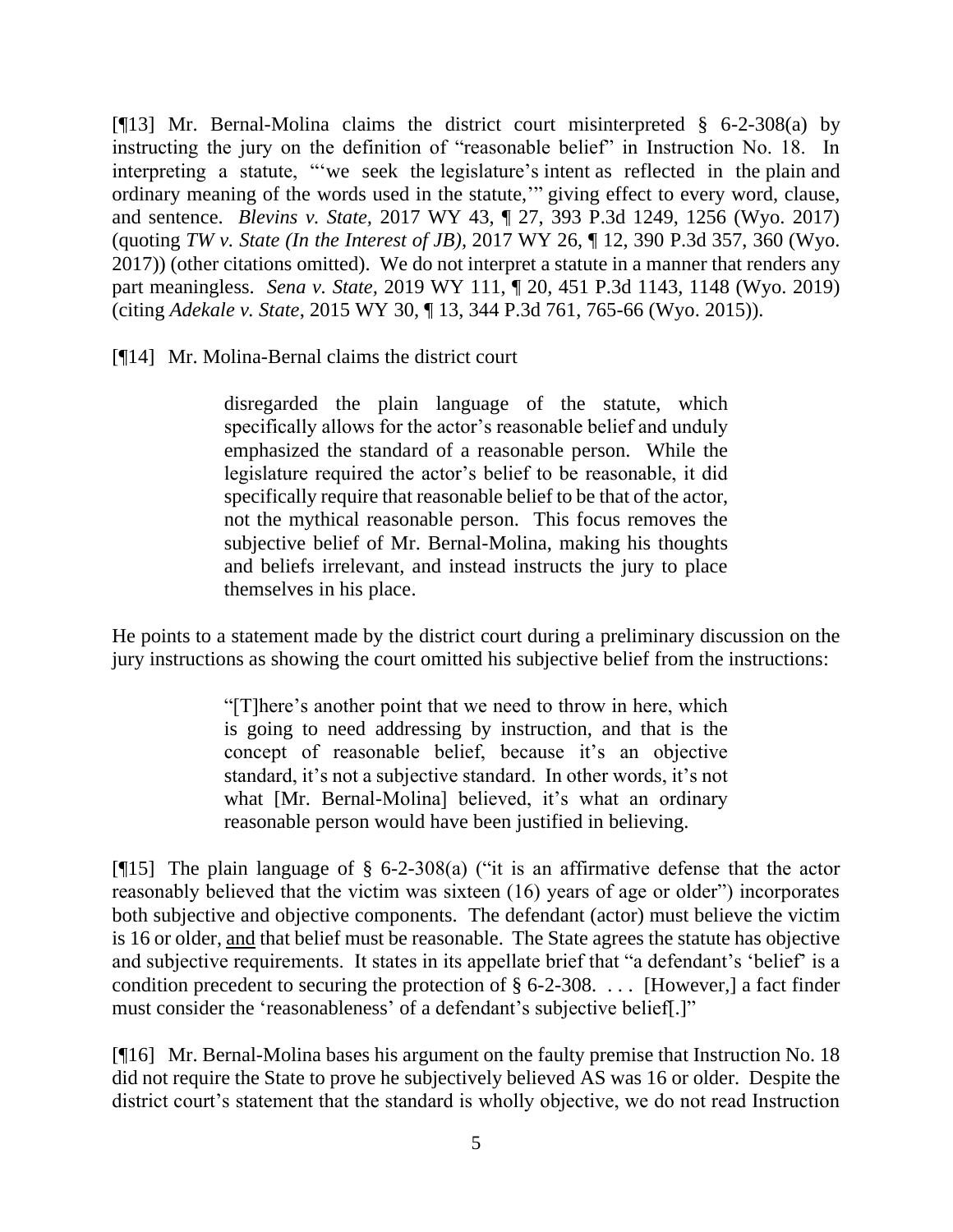No. 18 as removing Mr. Bernal-Molina's subjective belief from the jury's consideration. By requiring the jury to consider Mr. Bernal-Molina's reasonable belief, the district court correctly (albeit perhaps unintentionally) incorporated his subjective belief into Instruction No. 18. The instruction also followed the statutory language by requiring Mr. Bernal-Molina's belief to be reasonable. *See Phillips v. State,* 2007 WY 25, ¶ 15, 151 P.3d 1131, 1135-36 (Wyo. 2007) (instruction under § 6-2-308(a) correctly stated that if the jury found the defendant reasonably believed the victim was 16 years of age or older at the time of the offense, it must acquit him of third-degree sexual assault). Mr. Bernal-Molina's interpretation of the statute, which focuses solely on his subjective belief, essentially removes the requirement that his belief be reasonable, contrary to the rule that we do not interpret statutes in a way which renders any word or part meaningless. *See Sena,* ¶ 20, 451 P.3d at 1148.

[¶17] Mr. Bernal Molina also argues the district court erred by instructing the jury on the definition of "reasonable belief" as "one that would be held by a person of ordinary intelligence under the same or similar circumstances." Section 6-2-308(a) requires the defendant "reasonably believe" the victim is 16 or older. Black's Law Dictionary defines "reasonably believe" as "[t]o believe (a given fact or combination of facts) under circumstances in which a reasonable person would believe." *Reasonably believe,* Black's Law Dictionary (10th ed. 2014). Although not identical, the district court's definition of "reasonable belief" as "one that would be held by a person of ordinary intelligence under the same or similar circumstances" was consistent with the ordinary meaning of "reasonably believe" in § 6-2-308(a). *See Blevins,* ¶ 27, 393 P.3d at 1256 (we interpret words in statutes in accordance with their plain and ordinary meaning). Both definitions consider the circumstances, and the district court's requirement that the belief be one held by a person of ordinary intelligence incorporates the principle expressed in the dictionary definition that the belief must be that of a reasonable person. Indeed, Mr. Bernal-Molina does not specifically argue the district court's definition of "reasonable belief" was incorrect or that it erred by using different forms of the statutory words "reasonably" and "believe." *Cf. Schmuck v. State,* 2017 WY 140, ¶ 47, 406 P.3d 286, 301 (Wyo. 2017) (although it was not ideal to instruct the jury on the definition of "malice," when the statute used the term "maliciously," the instruction was not "prejudicially confusing or misleading").

[¶18] Mr. Bernal-Molina's concern seems to be that the district court unduly emphasized the "reasonableness" of his belief by defining the term for the jury. As the definition of "reasonably believe" indicates, the term does not have a technical meaning. As such, it was not necessary for the district court to define it. *McEuen v. State,* 2017 WY 15, ¶ 27, 388 P.3d 779, 785 (Wyo. 2017) ("When terms in a jury instruction are to be given their plain and ordinary meaning, there is no need to supply a definition.") (citation omitted). However, it was not erroneous for the court to do so. In *Lane v. State,* 12 P.3d 1057, 1062 (Wyo. 2000), we stated "trial courts may choose to define the phrase in their instructions to juries" even though it does not have "a definite, technical meaning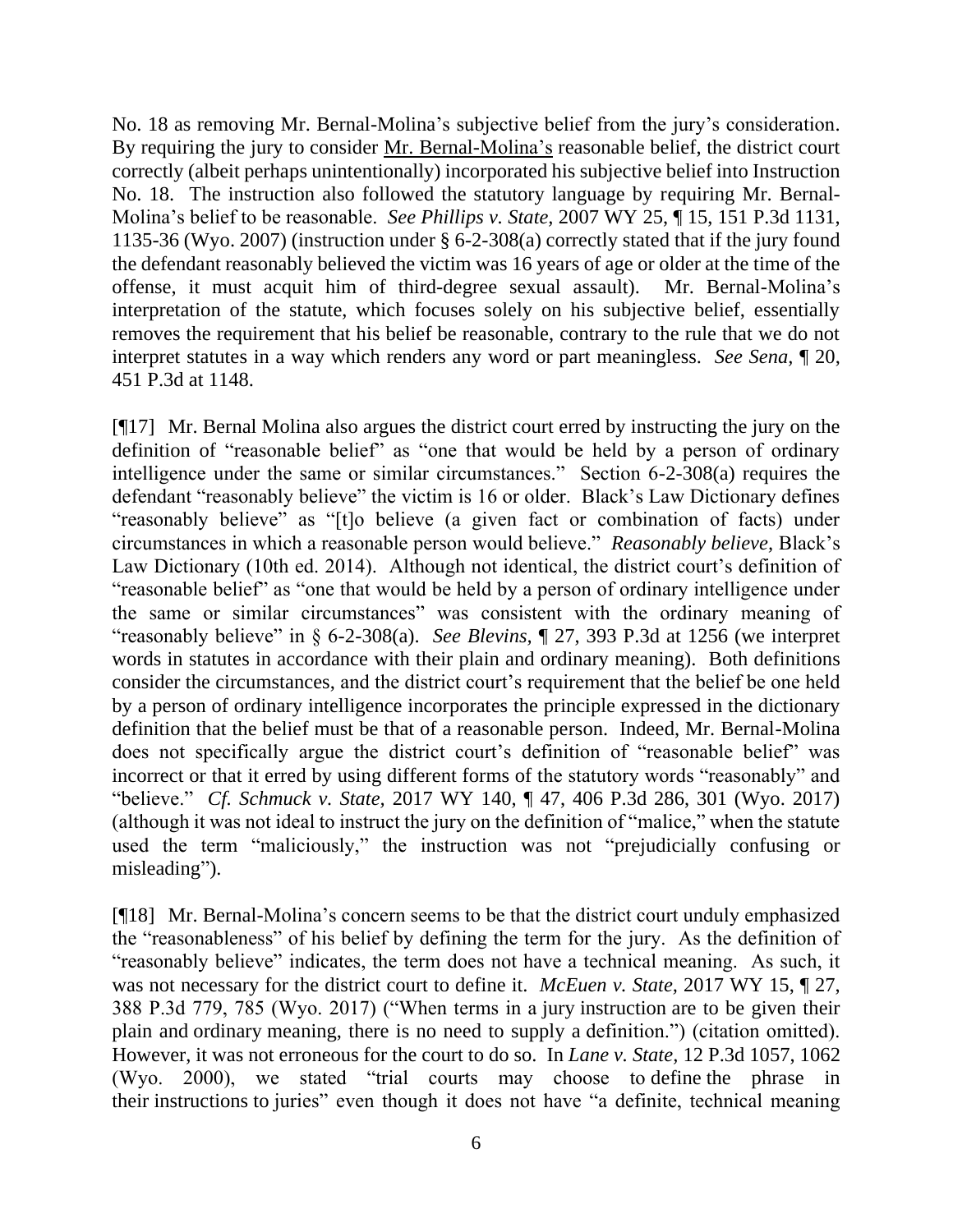under the law which is different from the ordinary meaning[.]" Because the district court did not misstate the law, it did not abuse its discretion by defining "reasonable belief" for the jury.

[¶19] Furthermore, even if the district court erred by providing the definition of "reasonable belief" to the jury, Mr. Bernal-Molina does not explain how he was prejudiced by the instruction. *Widdison v. State,* 2018 WY 18, ¶ 22, 410 P.3d 1205, 1213 (Wyo. 2018) (considering whether an error in instructing the jury was prejudicial). *See also, Hodge v. State*, 2015 WY 103, ¶ 8, 355 P.3d 368, 371 (Wyo. 2015) (if we conclude a district court abused its discretion, we must determine whether the error was prejudicial). Mr. Bernal-Molina has the burden of establishing any error in instructing the jury was prejudicial. *See Roberts v. State,* 711 P.2d 1131, 1137 (Wyo. 1985) ("'Errors in instructions not injurious or prejudicial are not cause for reversal, and the appellant has the burden of showing harmful error.'" (quoting *Mainville v. State,* 607 P.2d 339, 343 (Wyo. 1980))). An instructional error is prejudicial when the jury is confused or misled. *Hurley*, ¶ 8, 401 P.3d at 830. *See also,* W.R.A.P. 9.04 ("Any error, defect, irregularity or variance which does not affect substantial rights shall be disregarded by the reviewing court.").

[¶20] Mr. Bernal-Molina posits in his appellate brief, "What does an ordinary reasonable person look like and think like? Mr. Bernal-Molina? Probably not." He does not, however, show how his belief about AS's age could be reasonable if such belief would be unreasonable to an ordinary person. Nor has he shown the jury was confused or misled by the instruction defining "reasonable belief." Mr. Bernal-Molina has failed to establish that any error in Instruction No. 18 prejudiced him.

# **2.** *Instruction No. 22a – Refusal to Instruct the Jury on the Details of Mr. Bernal-Molina's Theory of Defense*

[¶21] Mr. Bernal-Molina asserts the district court erred by refusing to provide additional detail in Instruction No. 22a. To reiterate, Instruction No. 22a stated: "Mr. Molina asserts he reasonably believed that [AS] was sixteen (16) or seventeen (17) and, as a result, he cannot be found guilty." The court rejected Mr. Bernal-Molina's request to add the following language to the instruction:

> The evidence before you is that Mr. Molina described AS as the 16 or 17 year old girl with [the other two girls who climbed on the roof]. The statement along with other direct or circumstantial evidence is what you have before you for your consideration. The State must prove beyond a reasonable doubt that Mr. Molina was not reasonable in his belief that AS was 16 or older.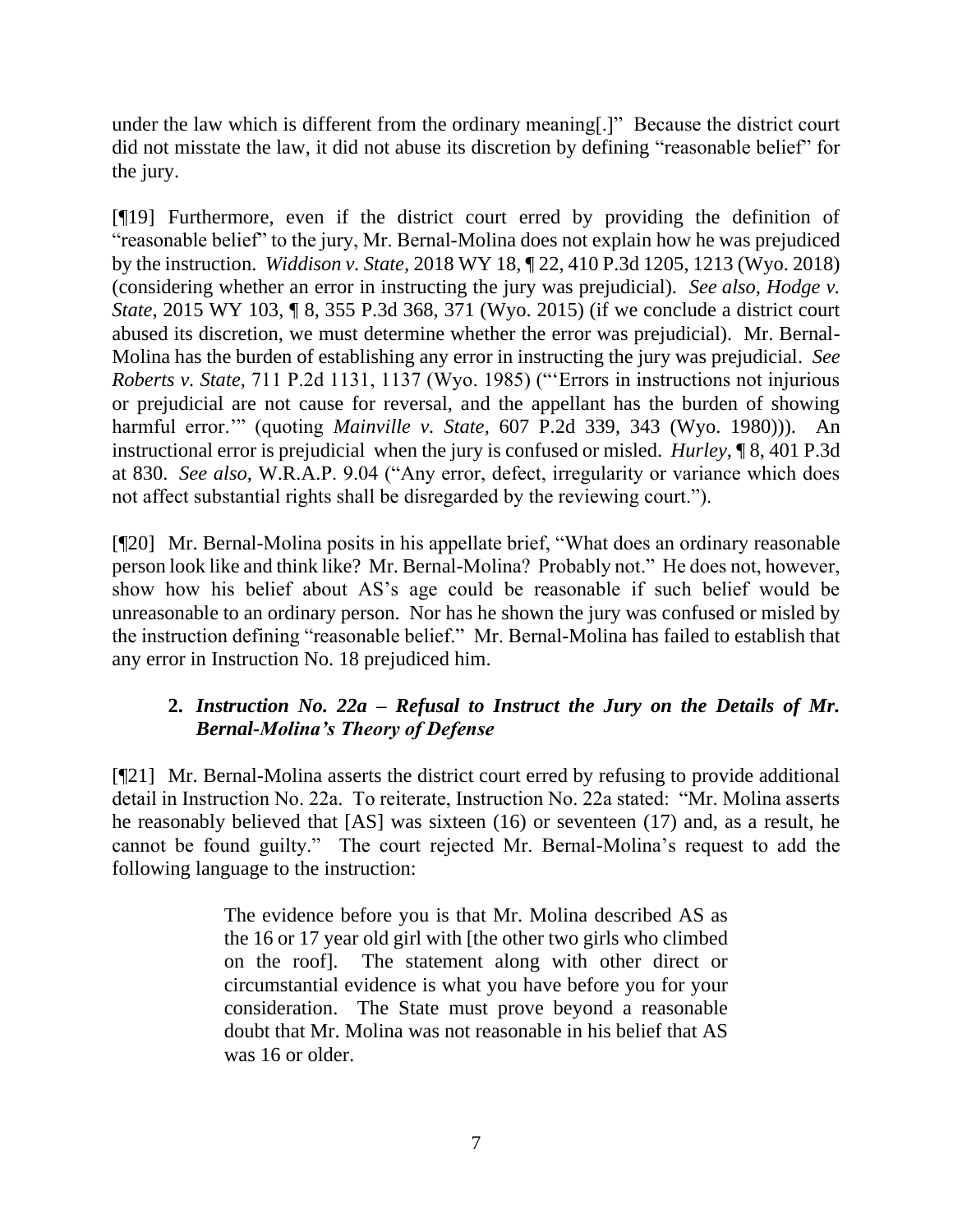[¶22] Citing *Virgilio v. State,* 834 P.2d 1125 (Wyo. 1992), and *Harnetty v. State,* 2019 WY 21, 435 P.3d 368 (Wyo. 2019), the district court ruled Mr. Bernal-Molina's proposed language unduly emphasized a portion of the evidence and was duplicative of other instructions. The court was correct.

[¶23] In *Virgilio,* 834 P.2d at 1128, we stated:

The trial court has a duty to give defendant's instruction presenting his theory of defense if the instruction is supported by competent evidence. *Stapleman v. State,* 680 P.2d 73, 75 (Wyo.1984). However, the court may refuse an instruction which is argumentative or unduly emphasizes one aspect of the law. *Prime v. State,* 767 P.2d 149, 154 (Wyo.1989). A court may refuse an instruction if the concept is covered by other instructions. *Griffin v. State,* 749 P.2d 246, 256 (Wyo.1988).

[¶24] In *Harnetty,* ¶ 29, 435 P.3d at 374, we articulated a more comprehensive list of rules regarding theory of defense instructions:

> A proper theory of defense instruction must "sufficiently inform the jury of the theory of defense," and there must be "competent evidence" to support that theory of defense. *Bruce v. State*, 2015 WY 46, ¶ 79, 346 P.3d 909, 932 (Wyo. 2015) (citation omitted). . . . A court may properly reject a proposed theory of defense instruction if it is "erroneous, confusing, argumentative, or if the instruction unduly emphasizes one aspect of the case, the law, or the defendant's version of the events." *Id.* at ¶ 79, 346 P.3d at 932.

*See also, Chavez-Becerra v. State,* 924 P.2d 63, 67 (Wyo. 1996) ("a narrative recitation of defendant's version of the facts is unacceptable and may be refused if it gives undue emphasis to defendant's version of the facts" (citing *Jansen v. State,* 892 P.2d 1131, 1140 (Wyo. 1995))) (other citations omitted).

[¶25] The first sentence of Mr. Bernal-Molina's proposed addition to Instruction No. 22a would have reminded the jury that he described AS to the police officers as being 16 or 17 years old. That is borne out by the videotape of his law enforcement interview which was presented to the jury as State's Exhibit 2. However, his proposed instruction presented a narrow, one-sided view of the evidence. Other evidence showed Mr. Bernal-Molina said he did not know AS's age. He also admitted his daughter told him AS was 14 years old. By reminding the jury he described AS as 16 or 17 years old, Mr. Molina's instruction unduly emphasized his version of the facts. *Harnetty,* ¶ 29, 435 P.3d at 374; *Chavez-Becerra,* 924 P.2d at 67.